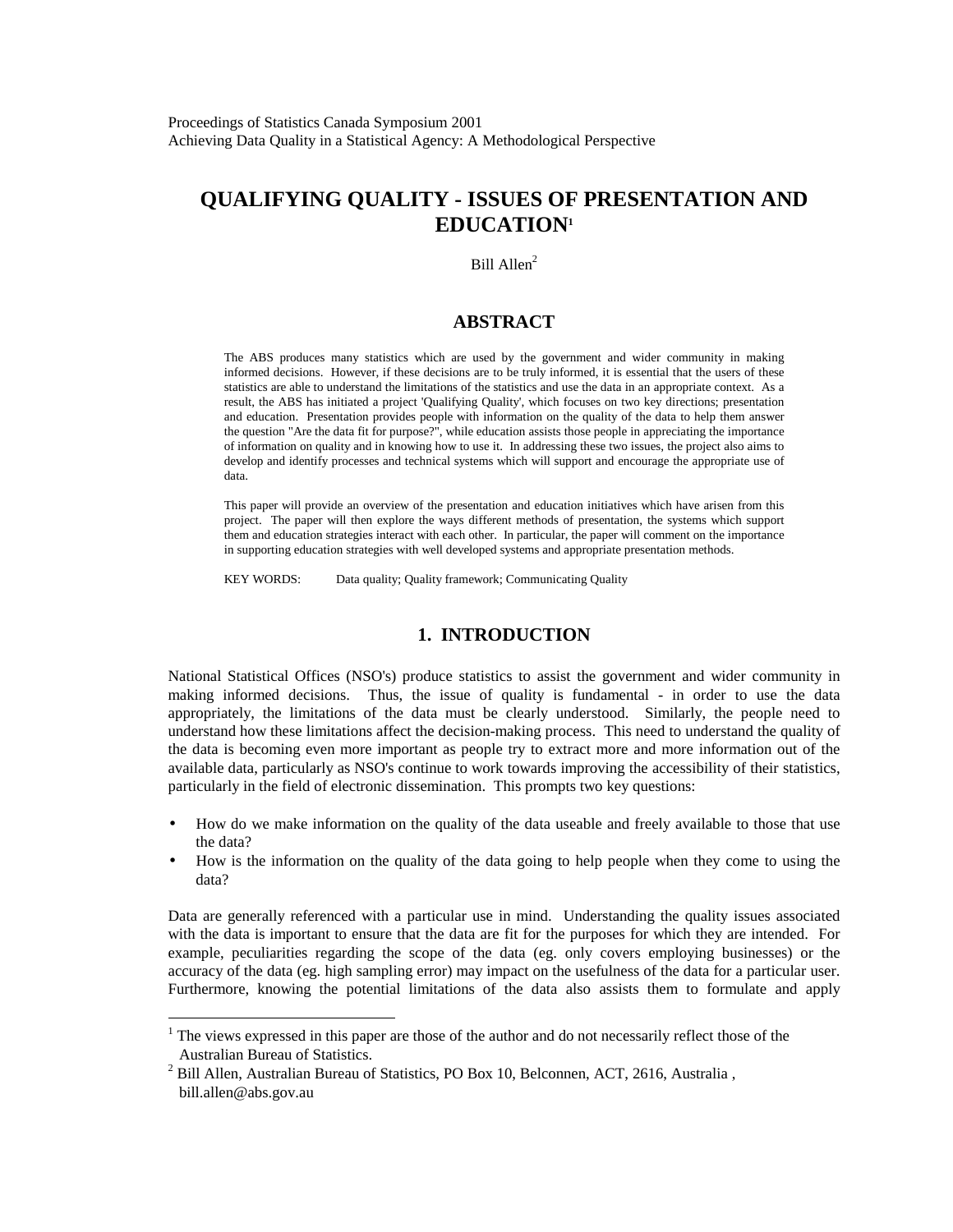appropriate risk management strategies. As such, it is a combination of the data and the information on the quality of the data which forms the basis for informed decision making.

The Qualifying Quality project was set up in late 1999 in the context of addressing the following three key desired outcomes:

- 1. People appreciate the importance of knowing about the quality of the data they are using.
- 2. Information on the quality of the data is readily available to people for all data available from the Australian Bureau of Statistics (ABS).
- 3. People are able to use information about data quality to determine how well the data they are using meets their needs. This will often be incorporated into risk management.

The project focuses on these key outcomes through two key directions; presentation and education. Presentation relates to providing people with the information on the quality of the data and helps answer the question "Are the data fit for purpose". Education assists those people in appreciating the importance of information on quality and in knowing how to use it. However, both presentation and education rely on the support of strong underlying processes and technical systems. Through establishing standard processes, such as automatically including information of quality with adhoc information consultancies, the importance of quality is reinforced. Similarly, through clear and focused presentation of this information on quality, users of the data are both reminded of the importance of understanding the quality of the data and helped towards the effective use of such information. As part of this, it is important that technical systems support these presentation and dissemination methods such that it is easy for staff within the NSO to integrate this focus on quality in their day-to-day work.

Having established that presentation, process and formal education all have important roles to play, it is also important to be aware of the way they interact. In particular, it is important the different aspects correctly support each other. In particular, formal education without systems to support any suggested changes in process will naturally struggle. As such, it will be important to ensure that as new strategies are adopted, processes are developed to support the strategies before trying to fully integrate them both inside and outside the ABS.

In addressing this need to develop underlying process and systems to support our initiatives, the Qualifying Quality project has included the development of technical system prototypes to aid in the presentation and dissemination of information on quality, and a formal training course focusing on the education of users of the data. Using the Inputs - Transformations - Outcomes (ITO) model developed for ABS (Smyrk, 1999), these current initiatives in the Qualifying Project can be broadly summarised as in Figure 1 below. More information on the ITO model is provided in Section 4.



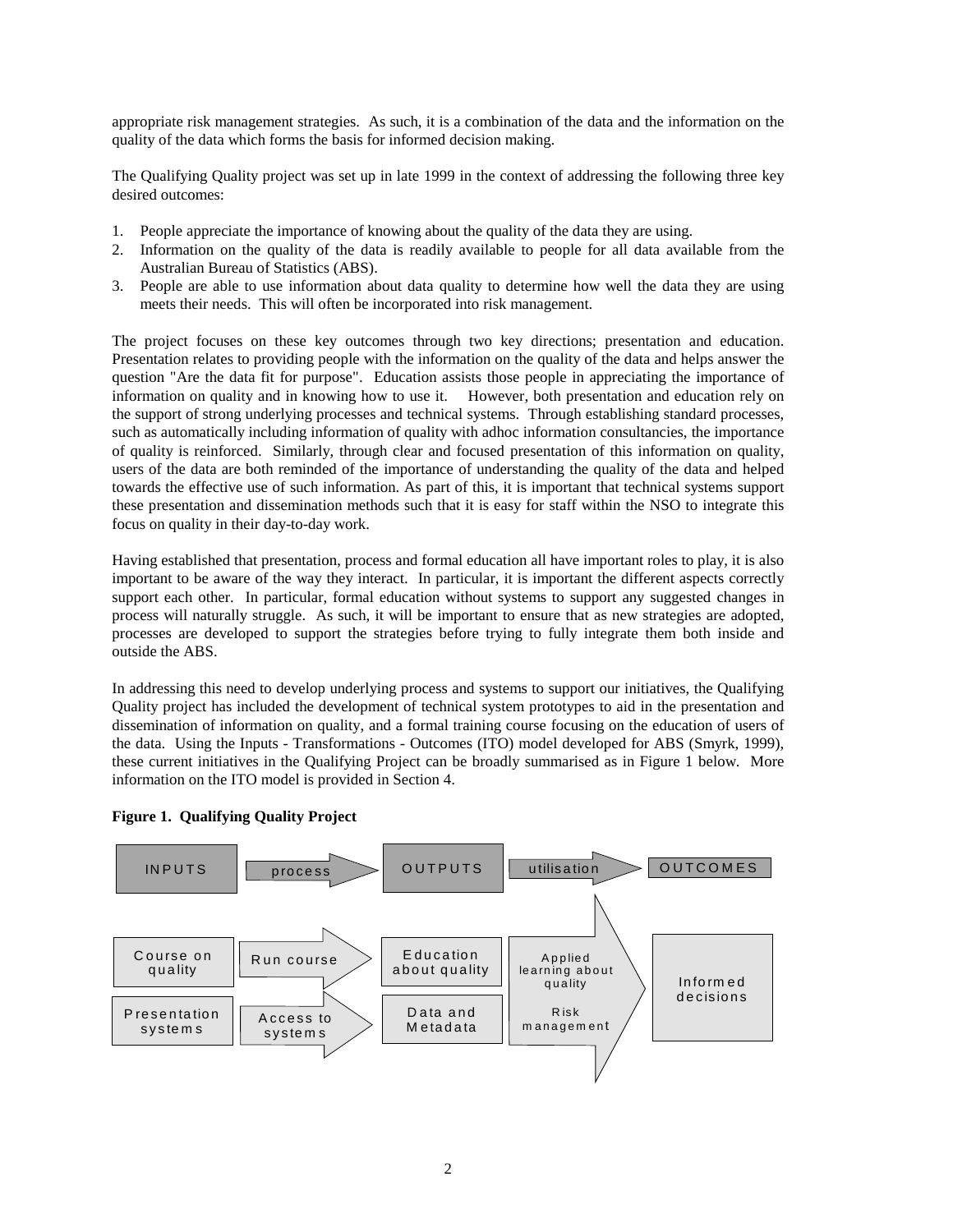Finally, the project focuses on the general user of data who has been drawn to a dataset through 'headline' statistics and then decided to delve further into detailed tabulations to better understand the finer issues. These general users will usually be relatively uninformed about the quality of the data and are the key focus for these presentation and educational foci.

An overview of the current initiatives of the project has been recently provided in Lee and Allen (2001). This paper will focus specifically on the presentation and education issues in the context on communicating quality to these general users.

In Section 2, the paper will discuss the different roles data quality frameworks can take and how these roles relate to the general user. Section 3 will introduce the data quality framework being adopted in the Qualifying Quality project and provide an overview of the presentation systems prototypes from the Qualifying Quality project which draw on the data quality framework. Section 4 will then describe current work being done on developing a formal course based on applying the data quality framework. Finally, Section 5 will briefly cover other initiatives associated with the Qualifying Quality project.

## **2. THE ROLE OF DATA QUALITY FRAMEWORKS**

There has already been significant comment on the change in focus for NSO's to the perspective of the user. Dobbs et al. (1998) and Brackstone (2000) note that this translates to a greater responsibility for NSO's to report on the quality of the data they disseminate. It is not realistic for a NSO to successfully meet all the needs of all potential users, so the ultimate assessment whether data are of high quality, that is whether data are fit for purpose, must lie with the user.

This has led to a number of agencies developing 'quality checklists' and adopting data quality frameworks. Typical examples of quality frameworks include those provided by Statistics Canada (Brackstone (2000)), the Korea National Statistical Office (Lee, D. and Shon, A. (2000)) and the International Monetary Fund (IMF) (Carson, C. S. (2001)). Lee, D. and Shon, A. (2000) also provide a comparison of the dimensions of quality for Canada, the Netherlands, Korea, EuroStat and the IMF, noting that while the dimensions of quality differ between countries, they are largely comparable with common themes of accuracy, relevance, timeliness and accessibility.

In considering the role of the frameworks, it is useful to first look at some typical uses of data in government: policy development and policy evaluation. In both cases, the data are a means to achieving some desired 'real world' outcome through appropriately focused policy. Thus data can be considered to act as windows to the real world - data are used to tell us what is really happening in the world. Extending the analogy further, quality declarations tell us how clear the window is or even whether the window is looking in the right direction!

The roles of these frameworks have been described as assisting in the production of reports on quality, either for internal quality improvement and quality assurance or for an external *quality declaration*, Elvers E. and Rosén B. (2000)*.* In these instances, the advantage in using the frameworks has generally been described as assisting towards ensuring that all appropriate aspects of quality are covered in the reports. Thus, the frameworks act as a prompt for producing a more complete coverage of quality.

The other role which can tend to go unstated, although the benefits can be clearly realised, is that of education. That is, data quality frameworks are an invaluable tool in educating people (both inside the NSO and external users of data) about quality. More specifically, when used appropriately, data quality frameworks offer the following advantages:

- they provide a common ground for communication about quality;
- they provide the basis for a checklist to ensure a broader concept of quality is considered; and
- when linked with a systematic approach, data quality frameworks form a basis for improved integration of quality into the decision-making process.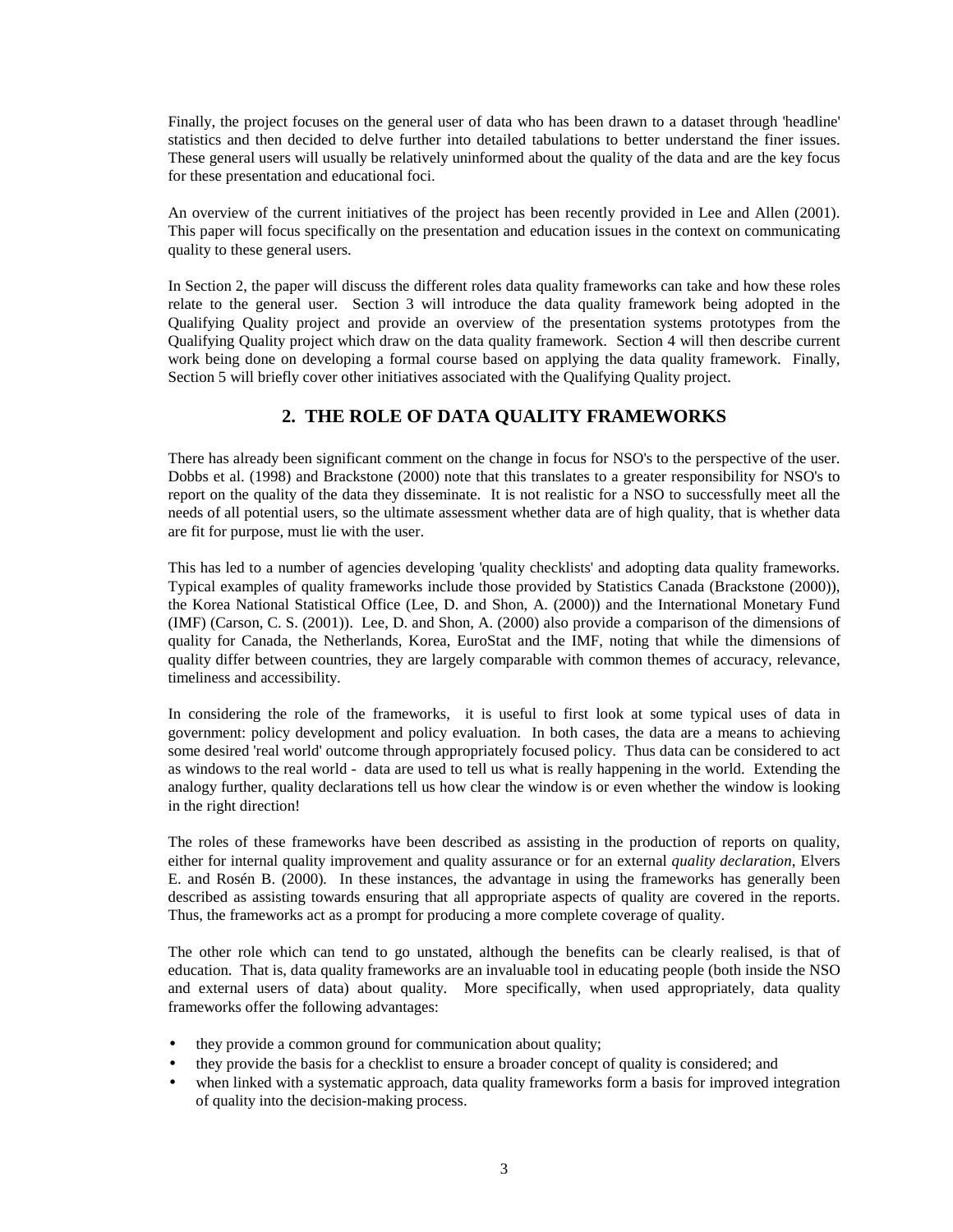In considering the role of data quality frameworks, it is useful to draw comparisons with the role of language in wording questionnaires. Clark, H. H. and Schober, M. F. (1992) make the observation that "... you can't understand what happens in survey interviews without understanding the role of intentions in language use". This is also true with data quality frameworks as the language and apparent intentions of the framework will influence the way in which the frameworks are used. More specifically, the data quality framework provides a common basis for discussing aspects relating to quality. This fits in with what Clark, H. H. and Schober, M. F. (1992) refer to as the Principle of utterance design:

#### *"Speakers try to design each utterance so that their addressees can figure out what they mean by considering the utterance against their common ground".*

This common ground can also be used to highlight the role of all aspects of quality. Quality in surveys is often referenced through the concept of total survey error (Lyberg L., Japec L. and Biemer P. (1998)), which expands upon the earlier measures which focused just on sampling error. The data quality framework both formalises the concept that all aspects of quality need to be considered, and provides an overview of the different aspects of quality. This overview can then be used as a basis for producing a 'quality checklist' which can be used to populate our quality declaration.

From an educational viewpoint, it must also be remembered that this common ground needs to cover both staff within the NSO and the general users of data. While it is big advantage for everyone within the NSO to speak the same language in evaluating quality, the benefits are even greater when the general user also speaks the same language. Thus, the general user is then better placed to query the data which can lead to improvements for both the user and the NSO - the user gains improved understanding of the data, while the NSO is better placed to identify areas for improvement, including both the data and the delivery of metadata.

Finally, the data quality framework can be integrated into a systematic process to provide people with a way to use information on quality in their day-to-day decision-making. In trying to educate people about the importance of quality, a key issue has to be that information on quality impacts on the types of decisions they make. Similarly, people need to understand that getting high quality data is not about purchasing high quality products which will automatically meet their needs, but rather depends on appropriately matching their needs with available data sources. The data quality framework plays a key role in addressing these educational needs and will be discussed further when a formal course being developed is discussed in a later section.

Before moving on, it is important to stress the importance of choosing a framework which is itself 'fit for purpose'. Clark, H. H. and Schober, M. F. (1992) also make the following key points with respects to survey questions but they equally apply to the choice of a data quality framework:

- *Respondents answer vaguely worded questions in idiosyncratic ways; and*
- *Respondents fail to see when the surveyer is using words differently from the way that they use them.*
- *The response alternatives to a question help determine the domain of inquiry in which it is to be answered.*

The first two points stress the importance of having a well-defined framework, touching on the concept of interpretability. Accordingly, the clarity and implied meanings within the specific words in the framework also need to be carefully selected - the more the words rely on cross-referencing to broader definitions, the less effective they become in assisting the general user. Similarly, the third point highlights the advantages in using a data quality framework. The framework helps to assist people though providing a set of issues to consider when making a decision, ensuring that all of the appropriate aspects of quality are covered.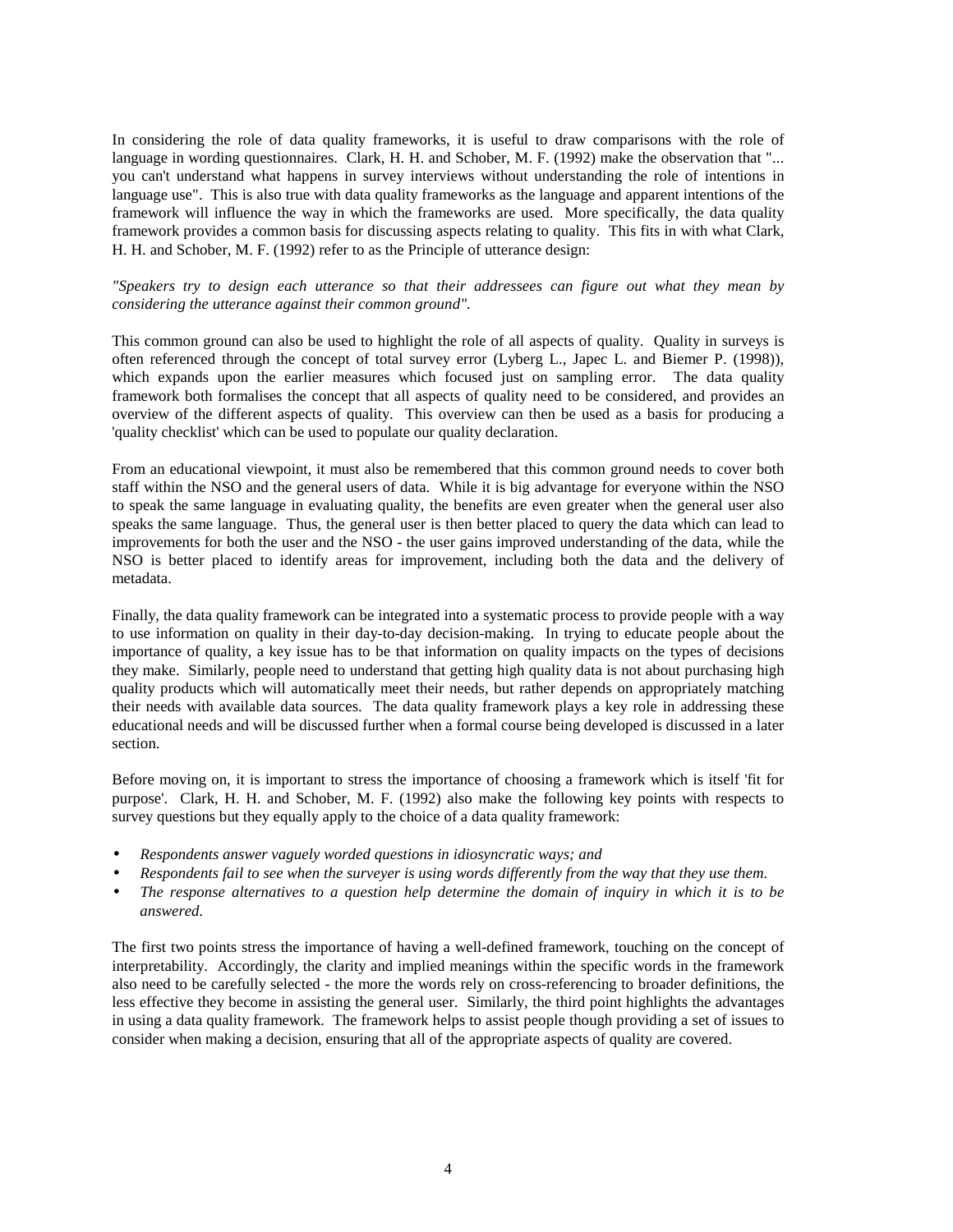## **3. DEVELOPMENTAL PROTOTYPES USING DATA QUALITY FRAMEWORKS**

An important aspect of the Qualifying Quality project is the development of a number of prototypes which focus on ensuring that the presentation aspects of the project are adequately supported by underlying systems. These prototypes represent work in progress and are specifically to assess the methods being suggested, before any properly quality assured production systems are built. In addition, a formal course is being developed to support the education aspects of the project.

The development of two of these prototypes has drawn heavily of the roles of the data quality framework described above, as has the development of the formal course. In doing so, the Qualifying Quality project has adopted the framework proposed by Statistics Canada (Brackstone, 2000), covering the aspects of Relevance, Accuracy, Timeliness, Accessibility, Interpretability and Coherence.

These six aspects were considered appropriate both in their coverage of quality and in the degree to which the concepts could be readily understood by the general user. While some minor clarification is needed on what is meant by terms such as relevance and interpretability, the terms are expressed in relatively plain English and, as such, provide a good basis for building a common ground for general users to talk about data quality.

The two prototypes which reference the data quality framework have been broadly described as:

- Quality Issue Summaries; and (indirectly)
- Improved methods for the presentation of data with metadata.

The concept behind the Quality Issue Summary is to provide a short *summary* for each survey of the *issues* relating to *quality*. The intended audience is the general user who will use the Summary to quickly assess whether the data are likely to be fit for purpose. Thus, the Summary needs to be both short enough so that people will not be overly adverse to reading it and concise enough that the sufficient information is provided to assist the user to assess the fitness for purpose of the data.

The Quality Issue Summary can be thought of as describing the data from the viewpoint of the end user. This is distinct from what might be called a Quality Assessment, which describes the data from the viewpoint of the underlying processes which led to its creation. Rather, the Quality Issue Summary assists the end user to assess fitness for purpose, while the Quality Assessment plays a useful role for the NSO as part of its internal quality assurance and quality improvement processes.





The data quality framework plays a key role for the Summary as it subdivides the Summary into six sections, with each section corresponding to a different aspect of quality. In doing so, it breaks up the summary into smaller, better defined issues which assists both the final user and the statistical organisation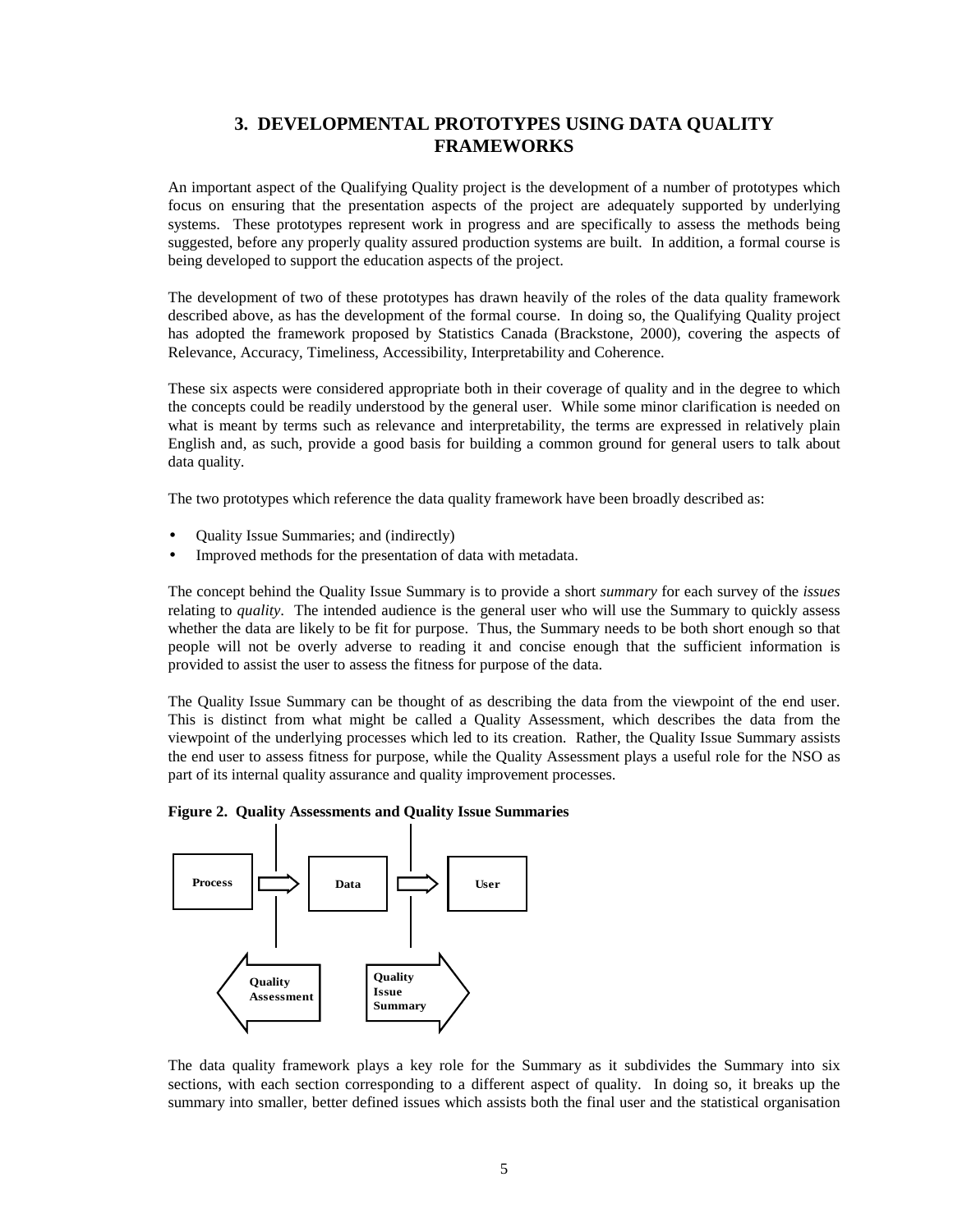populating the summaries. Similarly, it encourages people to consider a wider aspect of issues when thinking about the quality of data.

The second prototype indirectly references the data quality framework, as it accesses Quality Issue Summaries. This prototype focuses on using the advantages of an electronic medium to better integrate data and metadata within a single table. For example, dynamic links on row and column headings could readily provide metadata on the headings (e.g. classification information). Similarly, a dynamic link would provide easy access to the Quality Issue Summaries.

## **4. A FORMAL COURSE**

The formal course also relies heavily on the use of a data quality framework. The course has been tentatively named "Using Quality to Make Better Decisions", although an improved name is being sought. It is currently projected to be one day long and be offered to external users, although people from the national statistical office would also benefit from attending.

The key focus of the course is to provide users with a systematic process for integrating information on quality into their decision-making process. Firstly, the course introduces the nature of quality as 'fit for purpose' and describes how a data quality framework can assist in defining quality. The course starts with the aim of making an informed decision based on data. The decision required at the end dictates the data need. The data need then focuses attention on certain data sources. These data sources are then used to feed back into the final decision.



#### **Figure 3. Initial Learning Map**

Next, the course touches on the issues of defining outputs, related to desired outcomes, ensuring that the purpose is well understood. This is achieved through referencing the Inputs - Transformations - Outcomes Model (Smyrk, 1999). The Inputs - Transformation - Outcomes (ITO) model defines a project structure in terms of its objectives (outcomes), its deliverables (outputs) and how the project inputs are transformed, via outputs, into outcomes. Outcomes are the ultimate objective, whereas the outputs are the physical deliverables that help achieve the outcomes. For example, the outcome for the ABS might be to assist in informed decision-making, whereas the outputs might include deliverable such as statistics in publications and on the ABS Website, and consultancy services. The inputs would then include user consultation, data collection and ABS staff and processes. For the course participants, the outcomes would often correspond to 'real-world impacts', with the outputs corresponding to policy implementation and evaluation . Inputs would correspond to policy development.

Participants are then encouraged to use the data quality framework developed by Statistics Canada to clearly define their data need - 'fit for purpose' implies a well-defined data need. People are guided through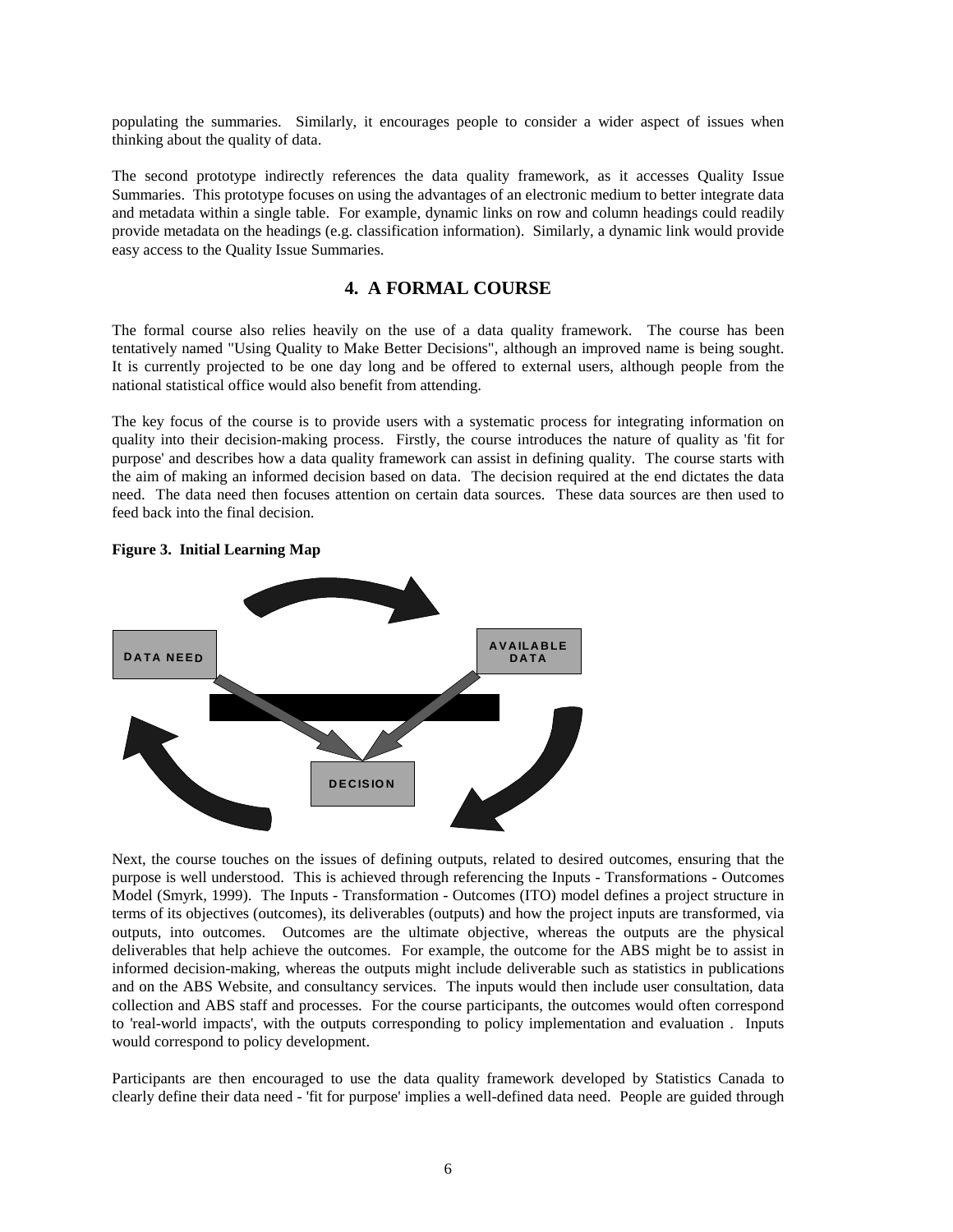defining their data need using the six aspects of quality. For example, participants are encouraged to list their relevant concepts, accuracy requirements, time constraints, and so on.

Having established their data need, the course recommends using the same process (and data quality framework) to assess the available data sources, leading to a natural comparison between the data need and data sources for each of the six aspects of quality. The Quality Issue Summaries described above are then introduced as a quality reference for ABS data. This session also illustrates that datasets are not suitable for all possible needs, reinforcing the concept of 'fit for purpose'. Similarly, the session introduces the importance of sourcing multiple datasets where possible.

The next session deals with comparing the data need and the available data sources. Firstly, simple examples are used to pick one dataset over another on the basis of a specific need. Then, the session looks at more complex methods of applying the results of our assessment of quality. More specifically, the focus is on integrating the information from the quality assessment into the decision-making process. The session introduces concepts such as sensitivity analysis, contingency planning, accessing multiple datasets and deciding on the need to create a data source. Sensitivity analysis is used to question participants how their decisions might change if the data were different. Contingency planning asks participants to consider what actions might be required if they find out their previous decisions have been made on the basis of misleading information. Accessing multiple datasets is used to introduce two issues: using different data sources to answer different parts of the question; and using multiple data sources to try and assess whether there is a consistent picture. Finally, deciding on collecting more information reinforces the fact that existing data sources may not meet your purposes sufficiently to make an informed decision.





Finally, the course recaps on the issues presented and discusses how participants can apply these principles in their day-to-day work. The session also talks about using the principles more generally for evaluation and for the design and evaluation of performance indicators.

## **5. ADDITIONAL INITIATIVES**

Additional initiatives are also being proposed or trialed, both within and outside the scope of the Qualifying Quality project.

As part of the project, two additional prototypes are being developed and a second course is being proposed. The first prototype focuses on the development of a system which provides improved access and presentation to stored (quantitative) quality measures. This prototype is initially targeted for use within the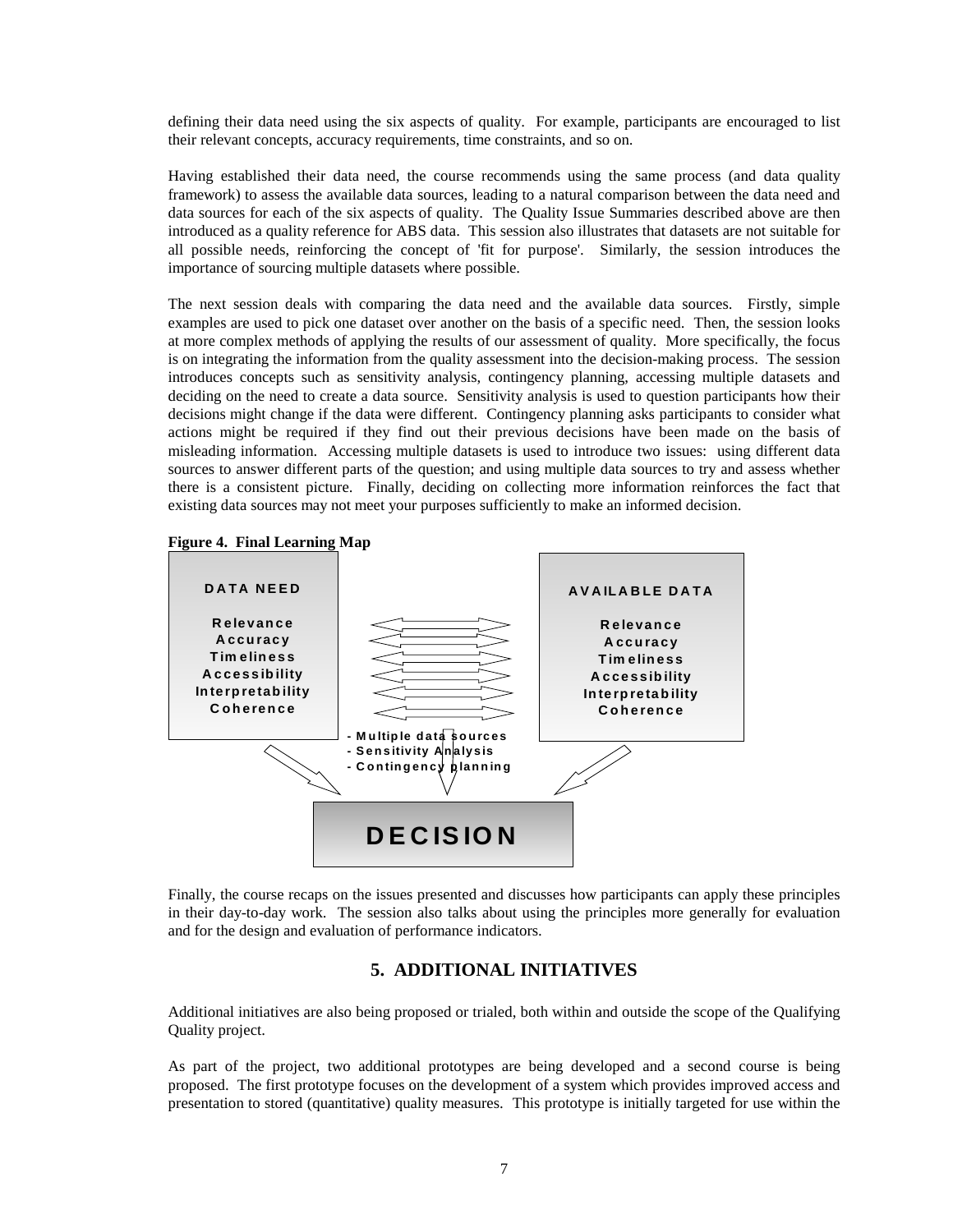ABS and provides for both tabular and chart presentations. External access to this system in the future will also be considered.

The second prototype focuses on providing more flexibility regarding presentation of data accuracy measures. While the prototype is initially looking at providing customised annotations to survey estimates according to estimated relative standard errors, the scope of the data accuracy initiative extends further. Over time, it is hoped that technical presentation systems will fully provide for standard errors and confidence intervals which should assist in their informed use within the user community. Further, there are some plans to eventually extend these presentation systems to include basic hypothesis testing.

Another formal course is also being considered, although it is not clear whether the course would be offered as an addition to the current course being developed, or as a stand-alone course. The course would focus on the same concept of applying a systematic approach using the data quality framework, although the focus would be on the development and assessment of performance indicators. Performance indicators can be considered as simply another data source and, as such, can be fully considered within the course being currently developed, as outlined in Section 4. However, it is envisaged that this additional course would both provide for a more specific focus for the application of the data quality framework and educate people who may not have seen the data-focused course as sufficiently appropriate to attend. As such, the course would lead to an increased appreciation and understanding of the role of data quality in the process of making informed decisions.

In addition, the Statistical Consultancy Unit (SCU) within the ABS has been experimenting with the data quality framework outside the scope of the Qualifying Quality Project. The SCU provides statistical consultancy services, primarily to official bodies on a cost-recovery basis. One of the key services offered by the SCU is the methodological review. This involves reviewing an existing or proposed survey, audit, analysis or other statistical process, considering the overall level of statistical rigour and noting the appropriateness of the methodology. This includes identifying underlying assumptions being made and detailing the strengths and weaknesses of the approaches being suggested or implemented. Thus, the methodological review can be considered to be an assessment of 'fit for purpose' from a methodological viewpoint. This is also similar to the advice provided for tender evaluations.

More recently, the Statistical Consultancy has applied the framework while conducting methodological reviews, including the assessment of performance indicators, data sources and the presentation of statistical data. The use of the framework has been generally well received by clients, particularly the Australian National Audit Office (ANAO), who have appreciated the direction and coverage provided by a formalised data quality framework. As a result, a recent audit report by the ANAO (2001) recommended the use of the data quality framework as 'better practice' in specifying performance measures.

## **REFERENCES**

- Australian National Audit Office (2001), "ATO Performance Reporting under the Outcomes and Outputs Framework, Australian Taxation Office", Audit Report No.46 2000-01, pp63-64.
- Brackstone, G. (1999), "Managing Data Quality in a Statistical Agency", *Survey Methodology*, Vol.25, No. 2, pp. 139-149
- Carson, C. S. (2001), "Towards a Framework for Assessing Data Quality", *IMF Working Paper*, WP/01/25
- Clark, H. H. and Schober, M. F. (1992), "Asking Questions and Influencing Answers", in J. M. Tanur (ed.) *Questions about Questions, Inquiries into Cognitive Bases of Surveys*, New York: Russell Sage Foundation, pp. 15-48.